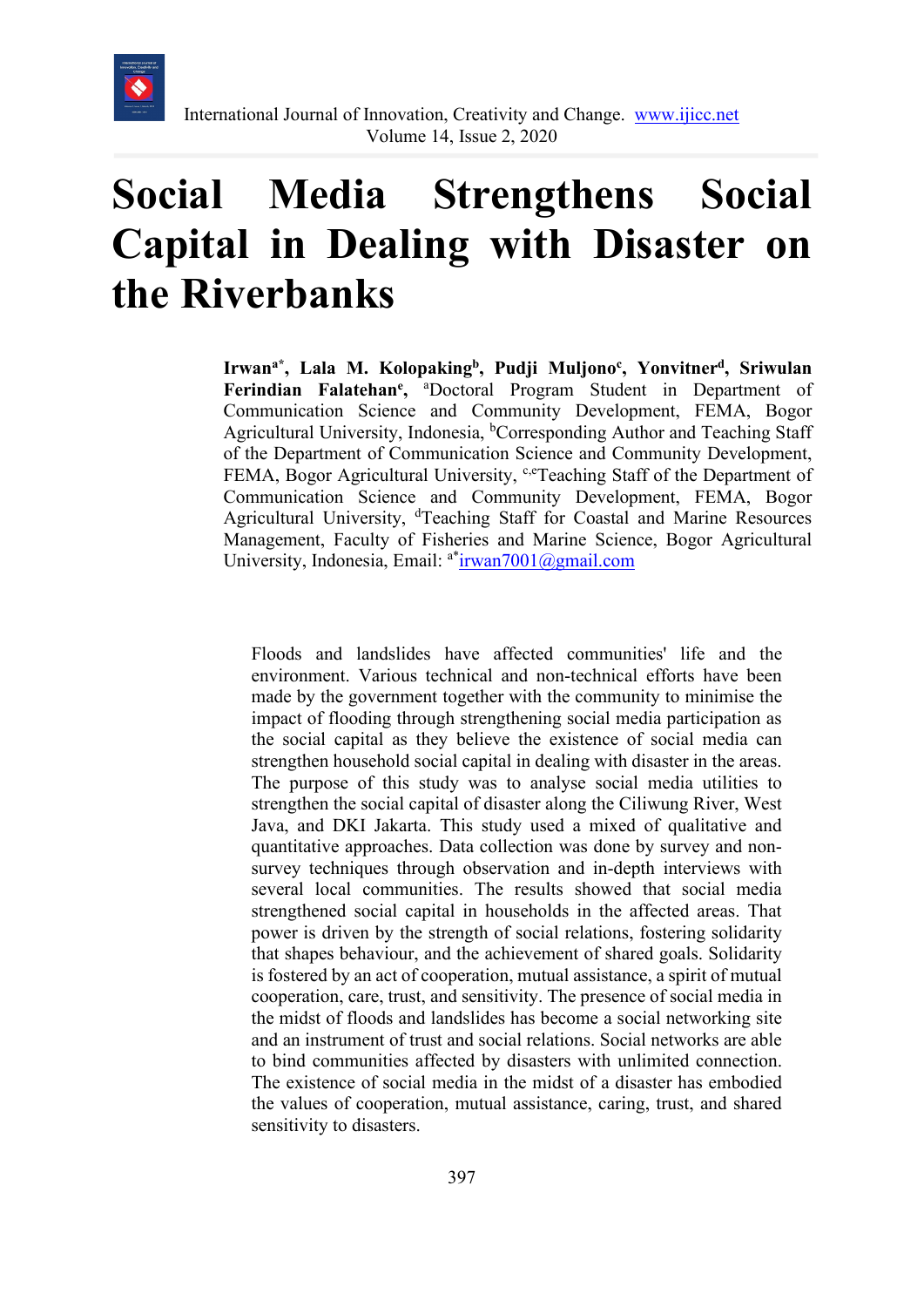

**Key words:** *Social Media, Social Capital, Flood and Landslide Disasters, Ciliwung Riverbanks.* 

## **Introduction**

Ciliwung River is an area that often experiences disasters in the form of floods and landslides (National Disaster Management Agency, 2018). The Ciliwung River flows from the province of West Java, namely Bogor Regency, Bogor City, Depok City to Jakarta Province. The presence of the Ciliwung River often results in floods and landslides –– floods and landslides caused by natural factors and social factors. The natural factors are related to soil conditions that experience movement and weather that is high rainfall along with human factors associated with behaviour that is not friendly to the environment (Lasinta Megafirmawanti 2017). Around the Ciliwung River, there are a number of densely packed houses and difficult living conditions. (Yudo Satmoko 2010). This also encourages vulnerability to disasters and brings threats to households and the lives the community.

The rainy season conditions in the Ciliwung River cause overflowing water and flooding in the homes of residents (Irwan, Lala M. Kolopaking 2019). The high intensity of rain in the Ciliwung River area caused a landslide that resulted in dozens or even hundreds of damaged houses (Rosyidie Arief 2013). Various efforts have been made by the government and the community to deal with flood disasters along the Ciliwung Riverbanks. Technically, the government has designed and carried out the Ciliwung River normalisation program.

The form of the program carried out is land acquisition for the normalisation of reservoirs and rivers. However, these efforts were unsuccessful in solving the problem of floods and landslides (Irwan et al 2019). Despite frequent disasters, households and communities remain resilient; they live and carry out life activities and strengthen social capital. Strengthening social capital is done through social media (Fathy and Rusy, 2019). Social media encourages households and communities to cope with disasters in the Ciliwung Riverbanks. The emergence of social media fosters social awareness, dependency, and builds social values for survival along the Riverbanks (Irwan et al 2019). Facing disasters needs maintenance of social value in order to maintain system stability. Systematic efforts and household actions are needed to build the strength of social capital that is still maintained through social media (Steinfield C, 2008).

Social media can indeed be used as a power to increase participation, openness in conveying messages or information, and interconnected conversations. Some of the social media include WhatsApp, Facebook, and Instagram (Mayfield A 2008). Social media is seen as a decline in social capital and causes of conflict (Alviani Sisi Renia 2018;). The strength of social media in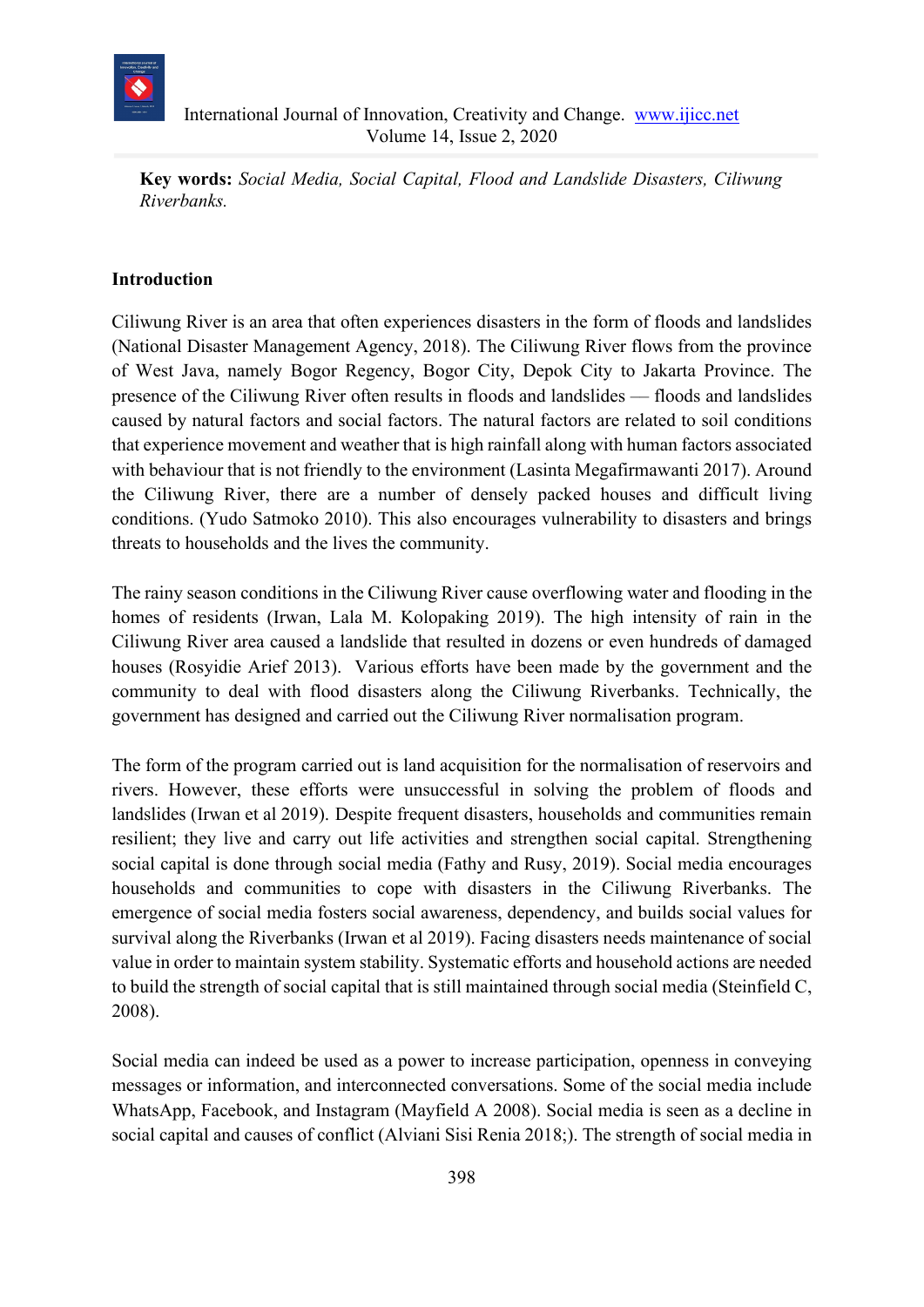

disaster-prone areas is expected to be able to increase social capital. Social capital is built by collaborating and building social care to achieve common goals (Fukuyama 2002). In addition, there is also the ability of households and communities to deal with adverse impacts of disasters at the Ciliwung Riverbanks. The aim of this research was to analyse the existence of social media in an effort to strengthen household social capital in dealing with disaster areas on the banks of the West Java River and Jakarta, the capital city of Indonesia.

# **Literature Review**  *Theories and Dimensions of Strengthening Social Capital*

The 20th-century examinations of social capital have seen a rapid increase in studies, research, and scientific publications. According to Durkheim (1893), social capital is interesting to be analyzed with various social ties between humans in analysing society. Social capital was discovered by this concept from 1916-1920 through writings from Lyda Judson Hanifan (Woolcock M, 2001). According to Schuckit MA (1998), social capital prioritises ideas in sociological studies on the understanding of social order forms. Social capital provides understanding to the community to reduce the impact of life imperfections as a policy in organising roles, trusts, and responsibilities (Keane 1998). The development of social capital was brought about by four sociologists, namely (Putnam RD, 2000). Social capital is a project of success in development related to institutions which include community networks, the commitment of civil society, local community identity, mutual and norms of cooperation and trust in a community (Lin Nan. 2009).

Social capital provides benefits to the community, especially improvement in people's welfare and trust in taking action (Grootaert C. 1998). Social capital is more concerned with the process of inter-community relations by embracing the power of resources related to the network that is formed, the norms that are built, and the trust that connects coordination and cooperation in obtaining profits. Social capital is more about cooperation in the community to achieve a better life capacity in the future. Some theories of social capital above, that social capital is more inclined to society which is characterised by beliefs, networks, and norms (Moser C 1998).

Social capital has an aspect of trust because the formation of cooperation and social networks within the community itself (Scoot 1976) describes the networks formed as social capital into future inventions to be able to resilient in life. According to (Woolcock M, 2001) social capital as information, trust, and norms that are always attached to social networks so as to create collective action. Social capital is formed by having a network of choices in individual relationships that are vertical, such as authority, patron, boss, or politician and horizontal as voluntary (Dharmawan AH, 2006). Social capital as a power possessed by households to survive through social media against shocks or pressures experienced such as disasters (Lesser E, 2000). According to Lesser the importance of social capital consists of several aspects,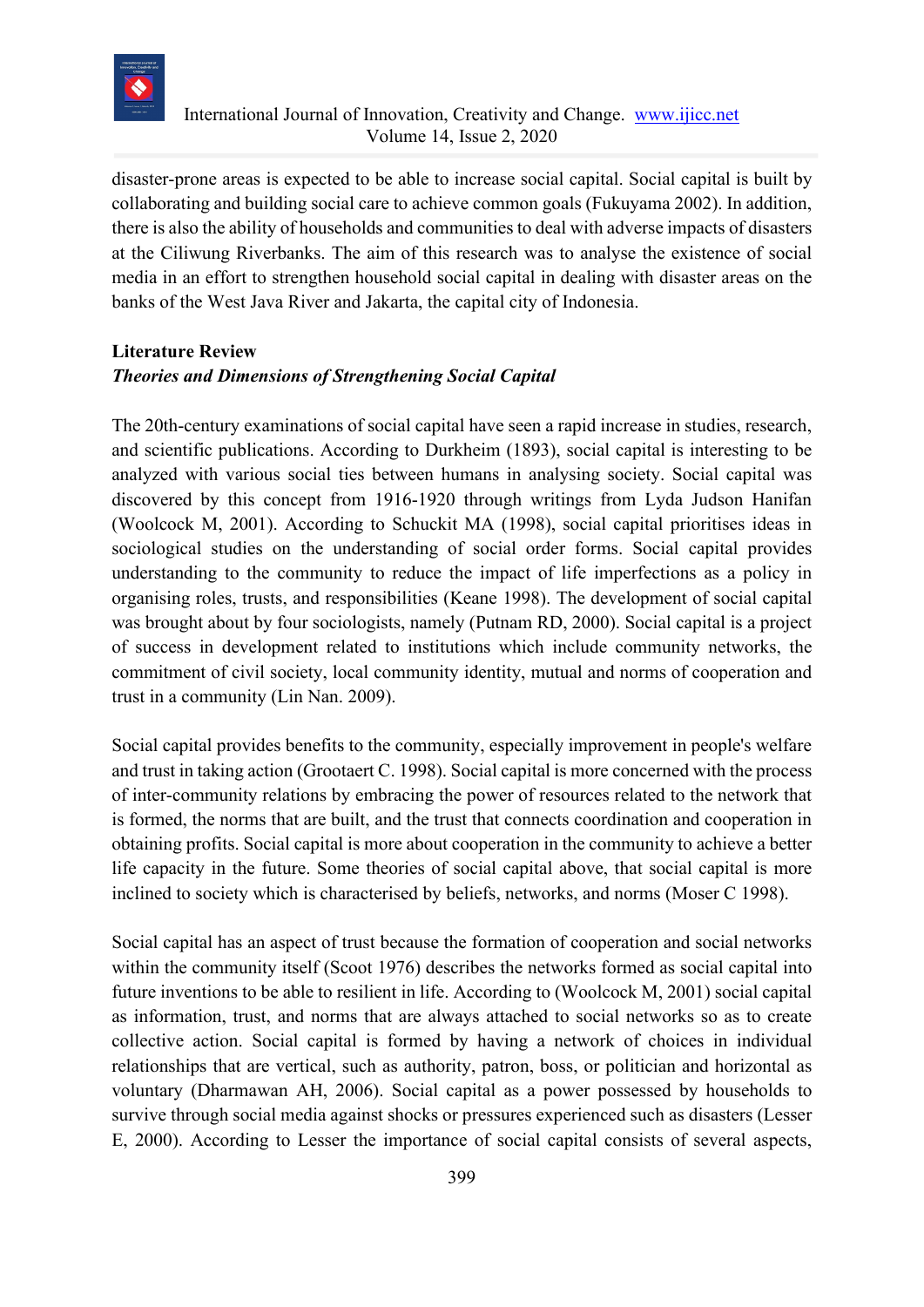

namely solidarity, mobilisation of household resources, forming togetherness and organisational behavior in the household, mutual achievement in the household, ease in accessing information, and power-sharing tools in the household. According to (Dudwick N, 2006) social capital consists of groups and networks, trust and solidarity, joint action and cooperation, information and communication (information and communication), social cohesion and inclusion and empowerment and political action, number of members, level of diversity of members, the intensity of meetings, level of taking decisions, the level of contribution, money and energy, and community orientation. Social capital in disaster-prone areas is also influenced by the value of beliefs, norms, and networks (Muhamad R, 2017). According to (Ruslanjari 2018) social capital in the disaster area is strong with mutual cooperation, culture, leadership influence, and local beliefs. Moreover, (Ganapati 2009) clarified that disasters in the form of earthquakes in Turkey have prompted the development of social capital, such as victim search teams and cooperatives. According to (Gill, D. A., J. S. Picou 2012) describes the residents of the U.S. who became trapped by the Katrina Hurricane disaster resulting in the lack of social resources and subsequent improvements in social wealth.

## *Social Media Strengthens Social Capital in the Face of Disasters*

The rapid development of social media in society facilitates growth and easy access to information. Social media as a means of communication can accelerate and expand the information conveyed. The function of social media is to form profiles in a public, social relationship and see a list of connections that have been informed by others (McIntyre K 2014). Social media influences people to easily retrieve information, communicate and participate, and create various kinds, blogs, wikis, forums, social networks, and virtual worlds (Burke Peter, 2000; Cahyono, 2016). Social movements will be formed with the presence of social media to provide information widely to the public. Public movements can be established through the help of social media to educate the population at large.

According to (Donohue, 1973) and (Nasrullah Rulli, 2015), social media is related to a system that can control and share knowledge with the public at large. The use of social media absorbs transparent information both covertly and overtly so that it can support strength in networks, trust, and normalcy (Azizan Hafidz, 2016). Social media makes it easy to map and find out broadly about the location of disasters and is useful in disaster recovery that occurs (Rudianto, 2015). Social media provides a space for openness for someone to provide feedback and participation, such as voting, giving comments and various information by providing files containing information that can be accessed by anyone; and Connectedness: social media are able to develop their connectedness through the use of links from sites, resources and others (Mayfield A, 2008). The power of social media is able to expand and strengthen social relations and lead to community integration (Ali Maged 2019; Jung Lee, 2017).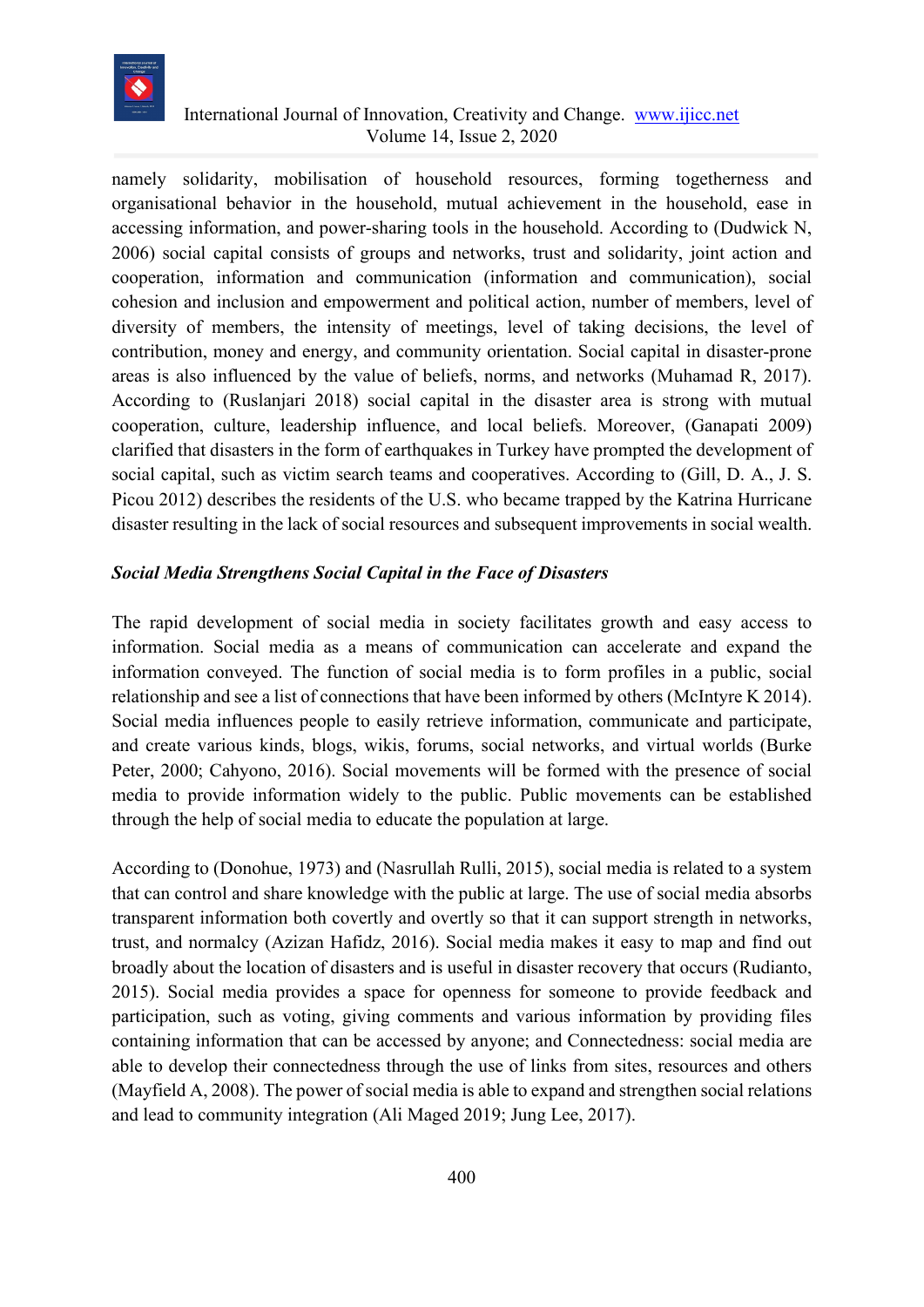

Social networking influence is capable of widening and improving social ties, and contributing to group cohesion (Ali Maged, NahedAzab 2019; Jung Lee 2017). social networking contributes to social capital convergence by providing many variables, including linkages, partnerships and confidence and networks (Chow W. S 2008). Relationships are established through contact and social media engagement. wide social networking impacts the creation of social resources in order to improve relationships in community and to be able to collaborate together together to build mutual ties (DijckVan 2013; Matthews Peter 2015). Social media use includes theory of social capital, which has elements of trust, shared participation, networking, partnership and others (Nurdiarti Rosalia Prismarini 2018).

Social media leads to the integration of social capital by having several factors, namely ties, relationships, and trust and networks (Chow W. S, 2008). Relationships are developed through communication and interaction with social media. Broad social media has an effect on the development of social capital to enhance partnerships in society and be able to collaborate online in strengthening social relationships (DijckVan, 2013; Matthews Peter, 2015). The use of social media contains social capital theory, which has elements of trust, mutual cooperation, networking, collaboration, and others (Nurdiarti R, 2018).

Social capital is the result of using social media (Sun Yuan and Shang Roang-An, 2014). According to (Steinfield C, 2008) states that the use of social media such as Facebook is one to bridge the construction of social capital in the community. Developing social media certainly increases trust between people (Cao X et al 2012). Social networking is a social dimension in developing social capital and there is a relationship between social activities (Ellison 2007). The use of social media can increase participation and accumulation of social capital in society (Jin C.H, 2013).

## **Method**

Research used a mixed approach of qualitative and quantitative method. Data collection was done by participant observation, in-depth interviews and survey techniques. The technique of determining informants and respondents, qualitatively using purposive sampling techniques, with 31 informants and quantitative using proportional random sampling techniques with 126 respondents. The unit of analysis in this study was households at the sub-village level. The study was conducted in two provinces, West Java Province and capital city of Jakarta. West Java Province was carried out in the area of Bogor Regency, Cisarua District, North Tugu Village and Bogor City, in North Bogor District, Kedung Halang Village. DKI Jakarta Province in Jatinegara District, East Jakarta, Kampung Melayu Village. The reason for choosing the location was the consideration that the area above is crossed by the Ciliwung River, which is a disaster-prone area in the form of floods and landslides that cause loss of property, lives and even psychological residents (Statistics Indonesia 2018a, 2018b, 2018c, 2018d, 2018e, 2018f,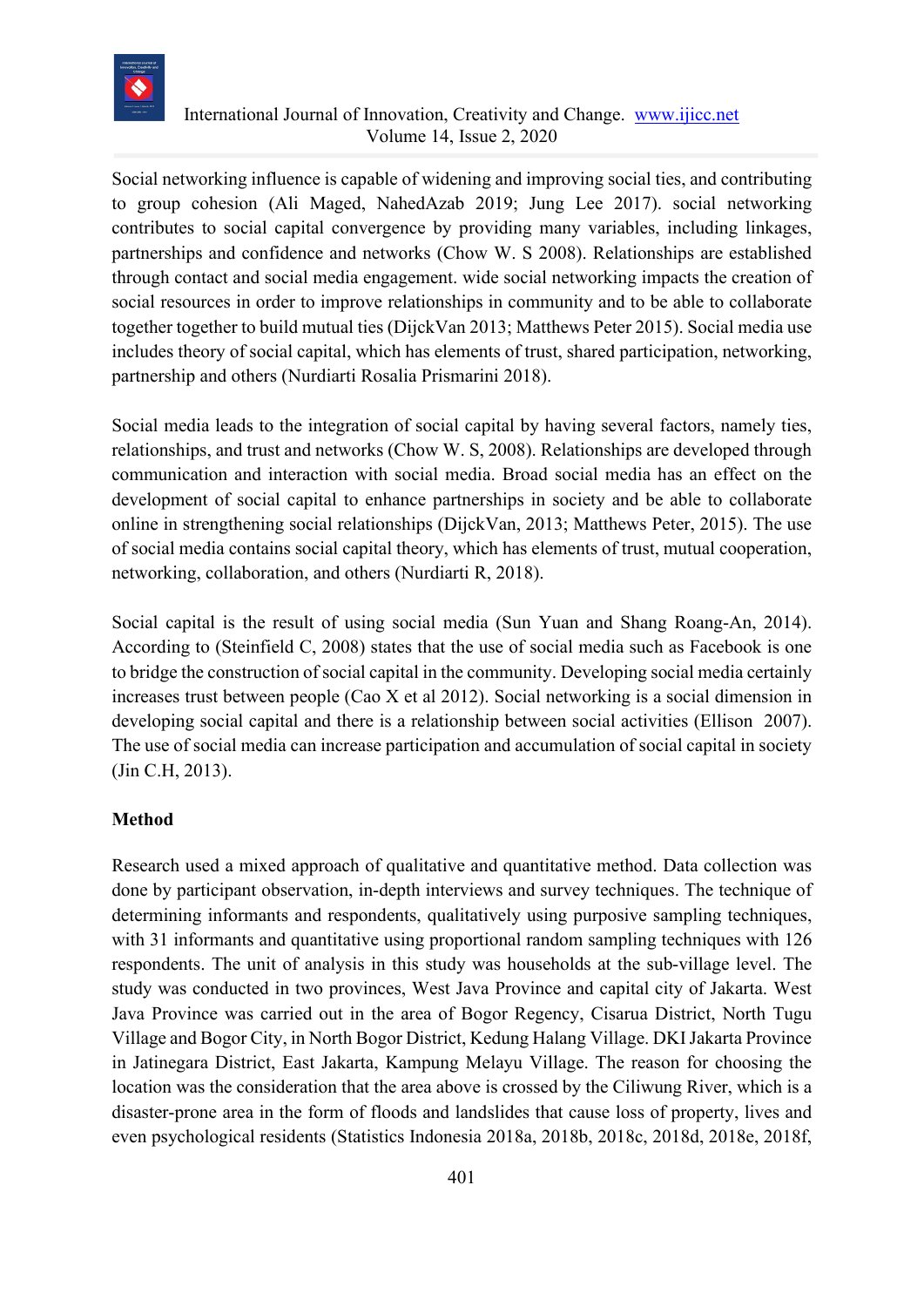

2018g, 2018h). Bogor Regency, Bogor City and DKI Jakarta are among the high class potential disasters in Indonesia and West Java, the number three occurrence of disasters in Indonesia with 2,016 events (2018 National Disaster Management Agency; Bogor City Regional Disaster Management Agency 2015, 2017). Qualitatively analyze data using models (Miles B Matthew 1992). Quantitative analysis uses descriptive statistical analysis.

## **Results**

## *Social Media Strengthens Social Relations*

This research used digital technology as an instrument and social action in dealing with disasters, especially before, during, and after disasters. The instruments used are able to exchange information individually or collectively as social networks, trust, and social relations. Social media shapes actions and behaviors in social relations in the handling of floods and landslides in the Ciliwung Riverbanks. Social relations that occur they are able to have joint discussions through social media and exchange ideas. The use of social media as a means of information in exchanging information about early warning systems, preparedness, and disaster management. Before digital technology, information handling disasters were old, compared to the digital technology used today. Before the technology was digital, social relations at the Ciliwung Riverbank explained the lack of information regarding upstream, middle, and downstream disasters. This has an impact on coordination between upstream, middle, and downstream not yet maximally intense. This also encourages high casualties and losses faced by households and between households, especially downstream.

Finding in the field also shows that before using digital technology relations and actions taken are limited and the information obtained is certainly not accurate between upstream, middle, and downstream. This encourages both households and households to fail to find out about disasters, especially how to deal with disasters. The data obtained is certainly limited to all levels of society, especially the intensity and frequency of upstream, middle, and downstream flood disasters. Using digital technology through household social media and between households can build strong and easy social relations that are acceptable to all levels of society. This is proven by the existence of groups and activities carried out collectively. The era of digital technology provides opportunities for households as well as between households along the Ciliwung Riverbanks to exchange information, communication, and interaction through social media. Social media strengthens wider social relationships in households and between households in disaster areas. The results showed that social relations as a potential synergise with values in households and communities. Social relations are built because of the trust, values of solidarity, and sensitivity among fellow disaster victims. This is also encouraged by the trust in information obtained through social media and shared suffering. They receive activities such as disaster training, disaster safe schools, and disaster response training in the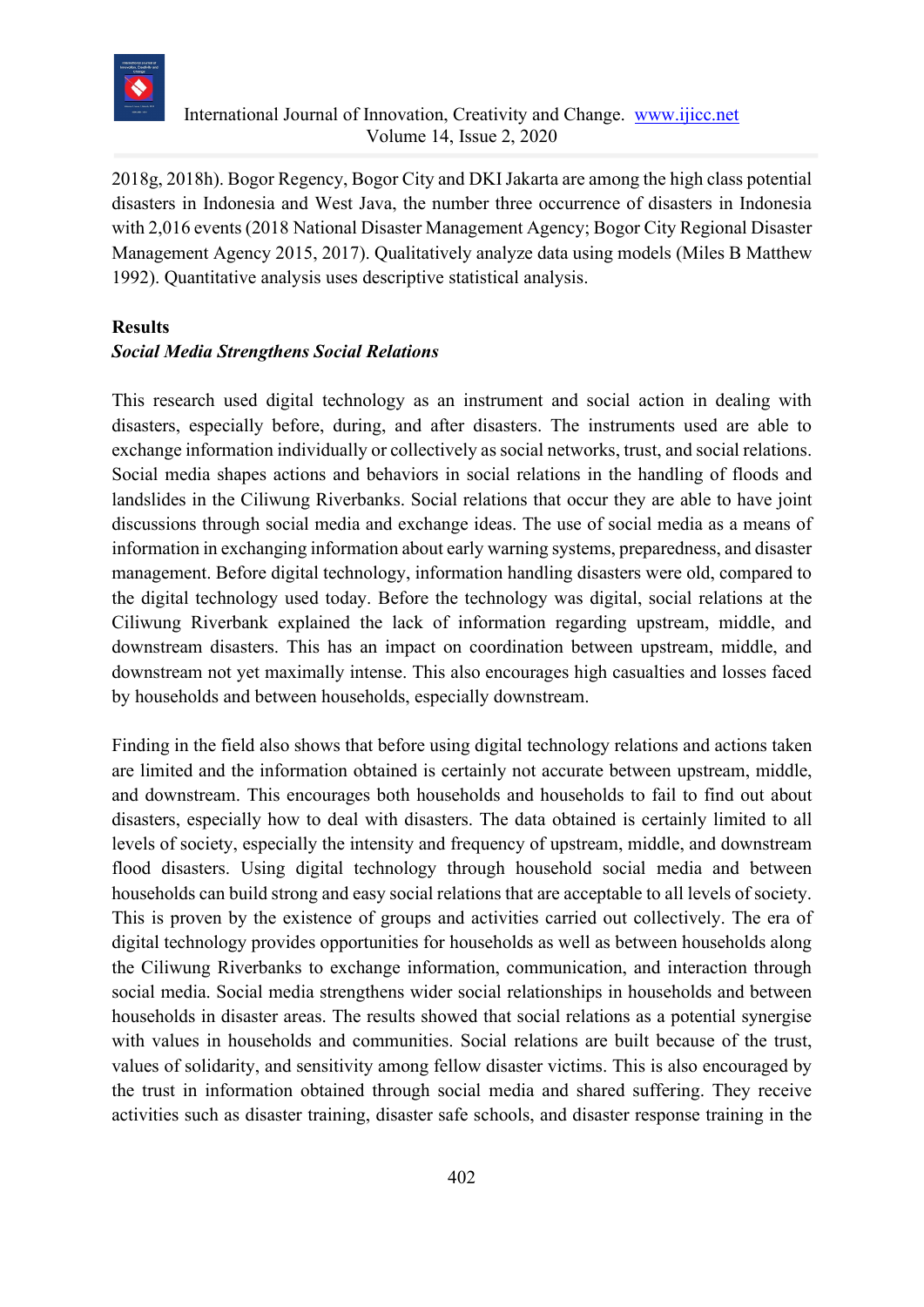

areas they live. Social media that are built in the household and between households form social relationships with household members and between households.

Social relations are built by exchanging information as a form of caring, equality, protection, disaster risk reduction, rescue, and recovery. This shows that there is an encouragement to help each other. A sense of caring, mutual attention and mutual help to form social relationships, trust, and social networks that are not only households or between households but outside such as government and non-government. Conversation or dialogue through social media forms stronger social relationships within the household and between households. This information provides a platform to raise and build the values of togetherness, care, strengthen cooperation, and change in household behavior and between households in the disaster area. There are several conversations that are usually done on social media such as disaster risk reduction information, information to find out where to save, recovery after a disaster, entertainment news, crime, social and spiritual organising.

Before the disaster, the percentage in Desa Tugu Utara talked about reducing disaster risk by 91 percent, compared to other information such as entertainment by 1 percent, crime by 2 percent, social organising by 1 percent and spiritual by 5 percent. Kedung Halang Village talked about reducing disaster risk by 81 percent. While talking about entertainment by 4 percent, criminal 7 percent, social organising by 6 percent, and spiritual 2 percent. Kampung Melayu Kelurahan, which talks about disaster risk reduction by 94 percent, when compared with other information such as entertainment by 1 percent, criminal by 2 percent, social organising by 2 percent, and spiritual by 1 percent. This can be seen in the following figure:

**Figure 1.** Dialogue or Conversation Through Social Media Before the Disaster at the Ciliwung River (2019)

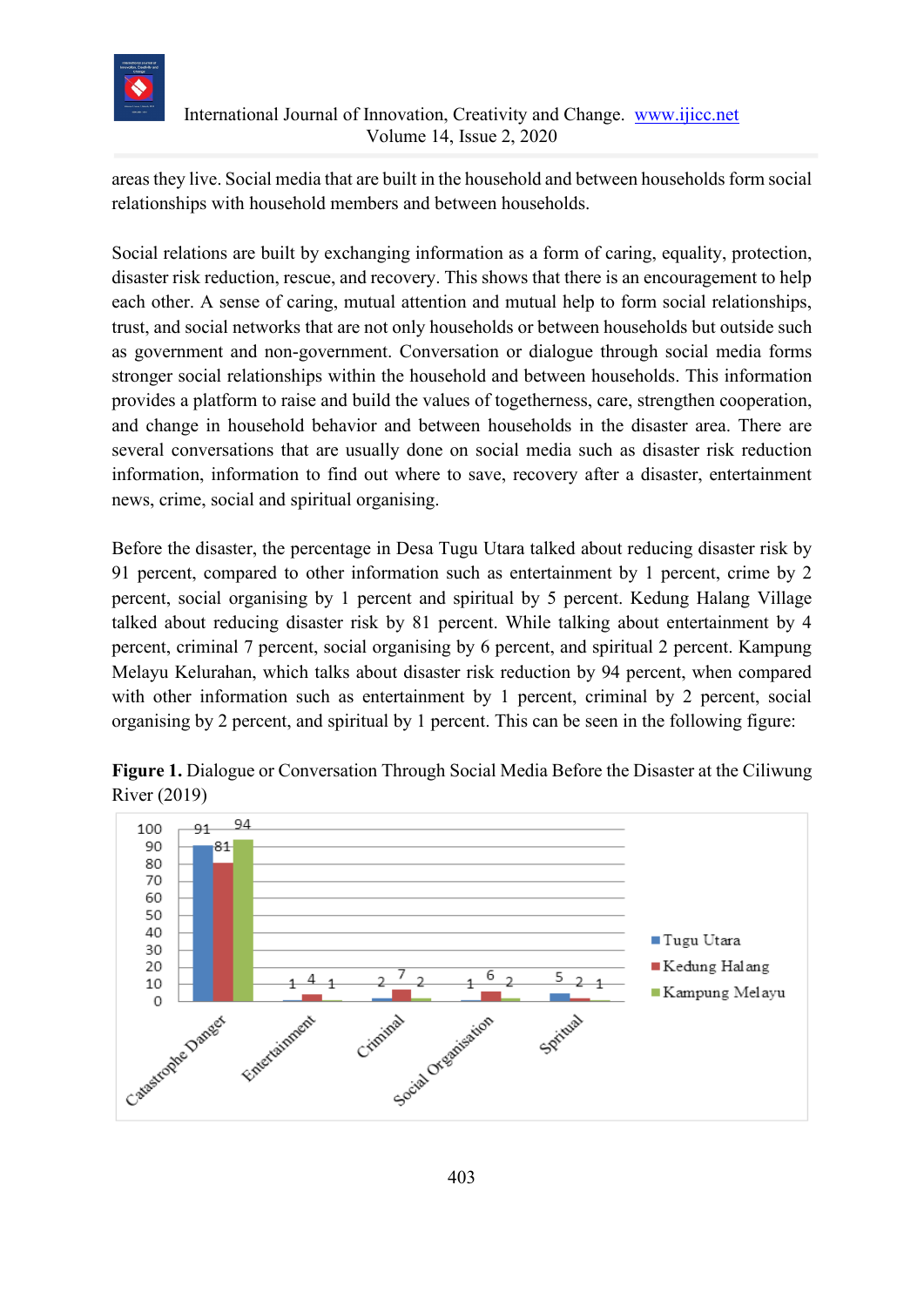

During the disaster, the northern Tugu village talked about rescuing by 96 percent, when compared with other criminal information 4 percent. Kedung Halang Village talked about rescuing by 98 percent and talking about crime by 2 percent. Kampung Melayu Kelurahan which talks about rescuing is 99 percent, compared to other information such as criminal 1 percent. This can be seen in the following figure:

**Figure 2.** Dialogue or Conversation Through Social Media Throughout the Disaster at the Ciliwung River (2019)



After the disaster, North Tugu Village talked about recovery by 90 percent, compared to other information such as entertainment by 2 percent, criminal 3 percent, social organising by 2 percent and spiritual 3 percent. Kedung Halang Kelurahan talked about recovery of 93 percent. While talking about entertainment by 3 percent, criminal 1 percent, social organising by 2 percent and spiritual 1 percent. Kampung Melayu Kelurahan, which talks about recovery of 95 percent, compared to other information such as entertainment by 2 percent, criminal 1 percent, social organising by 1 percent and spiritual 1 percent. This can be seen in the following figure: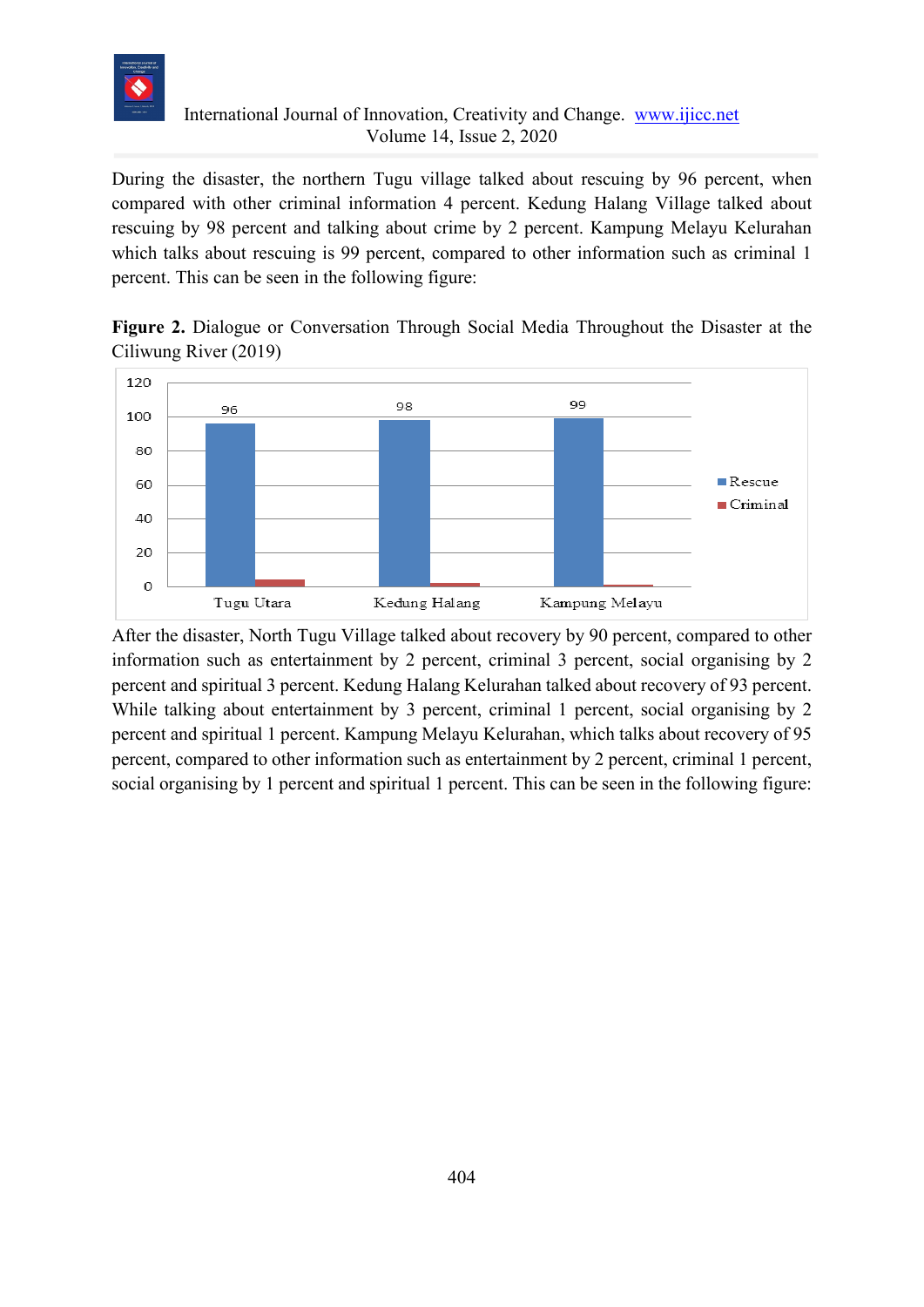

**Figure 3.** Dialogue or Conversation Through Social Media After the Disaster at the Ciliwung River (2019)



Social relations within the household and between households support the process of disaster risk reduction, rescue and recovery. Social capital gives rise to broader trust, networks, and social relations such as households with government and non-government. North Tugu Village has a number of beliefs, networks, broad social relations, especially in the government that formed the Disaster Response Village (DESTANA), Youth Organisation (KARTA), and Eco-Friendly Village (KRL). The non-governmental level includes Eco Village and Community-Based Disaster Preparedness (SIBAT). Kampung Melayu Kelurahan at the government level includes the Kedung Halang Village Communication Forum, Kelurahan level Risk Reduction Forum, Bogor Disaster Response, Bogor Ciliwung River Naturalisation Task Force, Bogor Disaster Response Village, DAS Forum and East Bogor Village. The non-governmental level is the Ciliwung Care Community and CSR. Kampung Melayu Kelurahan at the government level includes the DKI Jakarta Disaster Risk Reduction Forum, the Disaster Education Consortium (KPB), the AKB Champions, and the Disaster Response Village. The level of nongovernmental jumantik Malay kampong, MACPECI, Ciliwung Concern Community (KPC), Clean Ciliwung Movement, Friends of the River, Wahana Fisi, SIBAT (Community Based Disaster Information System), LPBNU (Institution, Nahnatul Ulama Disaster Management) and Indonesia's core PLANT (school disaster safe: related to school infrastructure, school management, and disaster socialisation). Activities undertaken by government and nongovernment agencies reduce disaster risk by volunteering during disasters. Trust and social networks form strong relationships in the affected areas on the Ciliwung River. The role of social capital is to establish social relations within the household and between households.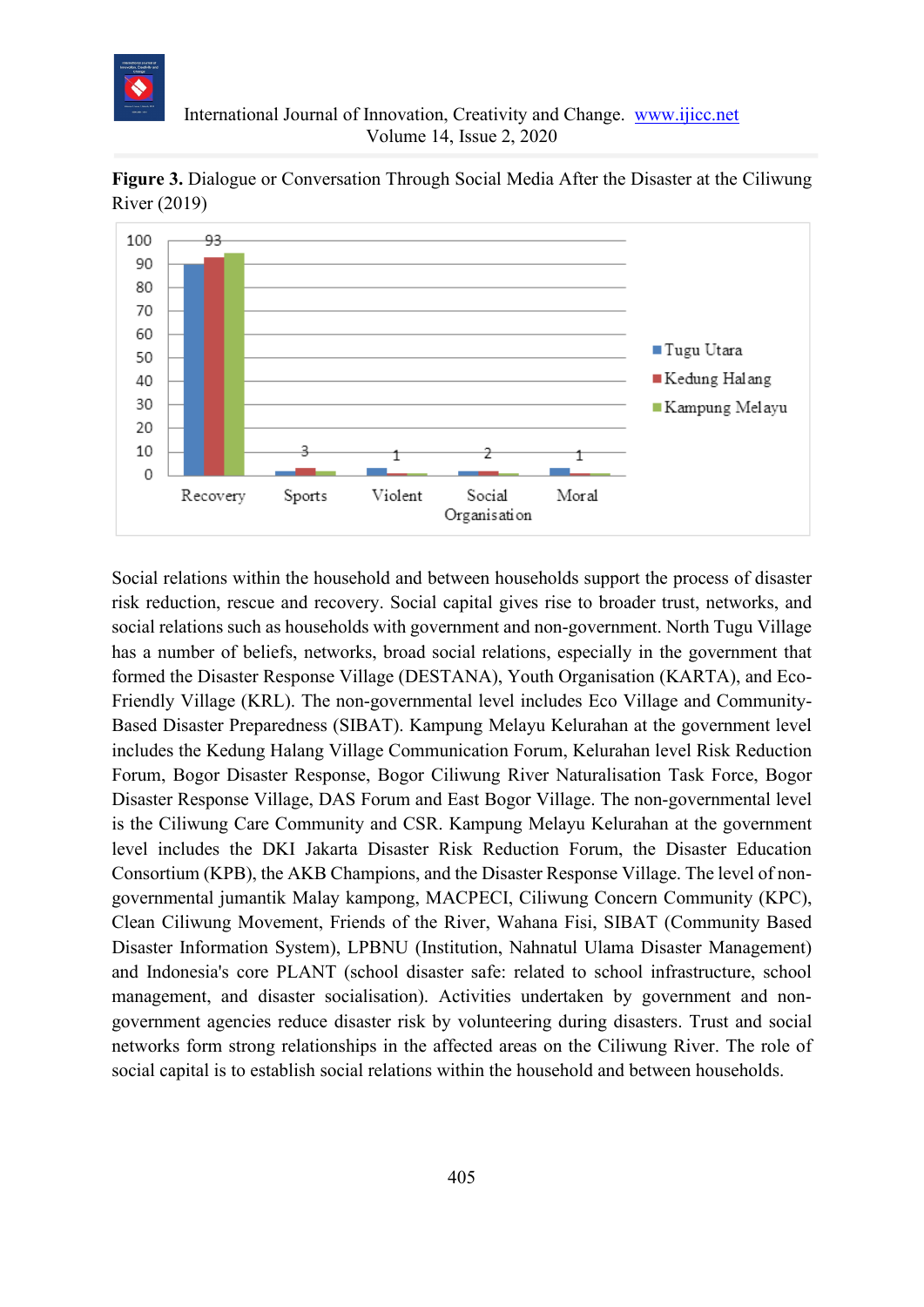

## *Solidarity in Dealing with Disasters*

The study found that household solidarity at the Ciliwung Riverbanks was able to be solid because of the role of social media used as a source of information and communication. Solidarity is not only developed at the household or inter-household level but rather arises outside of the household in the disaster area. Solidarity is built on the values of trust, equality, and a shared sense of unity. The strength of solidarity brings collective values in the household to help one another. Solidarity within households as well as between households in the three research locations can be categorised into three, namely the power to provide information on disaster aspects, mutual assistance in resolving emergency situations and activities that support the activities of disaster areas and the sensitivity of the situation in the area where they live.

The use of social media fosters a sense of responsibility for households as well as between households in the Ciliwung Riverbanks. The three research areas have a relatively unequal role in generating feelings of unity in the same condition as victims of disasters. The form of a sense of security is realised by helping to move things, helping in providing information for a place of escape, and helping to guide other family members or neighbors who are unable to reach the evacuation site independently. Before the regional disaster which the category of the role of social media was very large in generating similar feelings of unity was Kedung Halang Village 76 percent and Kampung Melayu Village 77 percent. This shows that both households and between households gave rise to a sense of unity in the Kedung Halang Village and the Kampung Melayu Village, which was very high. While the category is quite large or high, namely North Tugu Village with a percentage of 64 percent. This can be seen in the following figure:



**Figure 4.** Before the Regional Disaster, the Function Group of Social Networking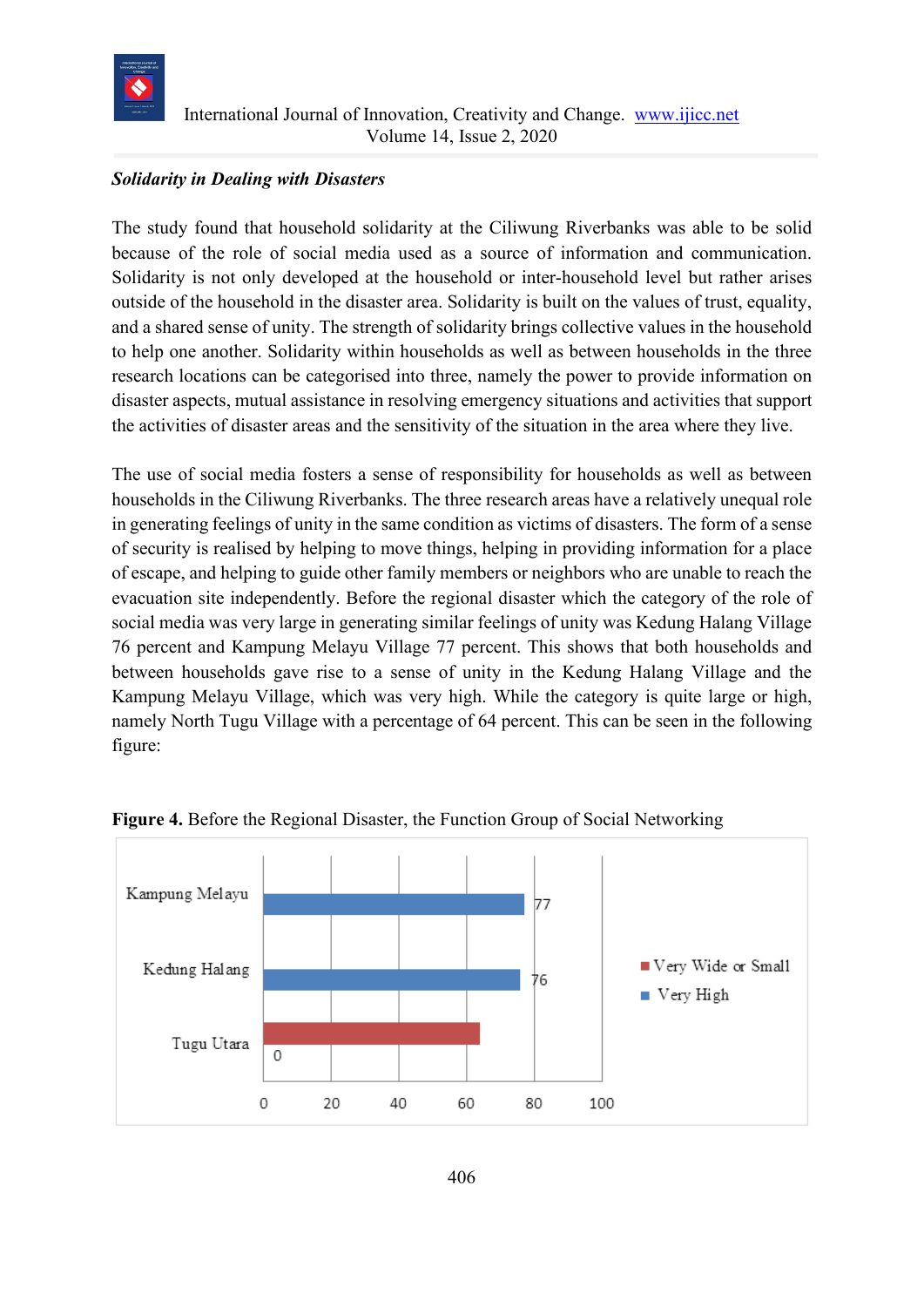

When experiencing a disaster, the role of social media in creating a sense of unity in harmony is very high in the region of Kampung Melayu Kelurahan by 95 percent, North Tugu Village by 87 percent and Kedung Halang Kelurahan by 90 percent. Figure 5 shows that when a disaster occurs, areas that have a sense of unity, including being in the high level are in Kampung Melayu Kelurahan, then followed by Kedung Halang Kelurahan. The two villages are located in the middle and downstream along the Ciliwung River and the city area to the big city. This can be seen in the following figure:





After the regional disaster which has a very large role in the social media role in generating a sense of unity in the area of Kampung Melayu Village by 82 percent and Kedung Halang Village by 78 percent. This shows that both households and between households gave rise to a sense of shared destinies, including the very high of the three research sites. The role of social media in generating a feeling of unity in the high or high category is in the Village of North Tugu by 66 percent. This can be seen in the following figure: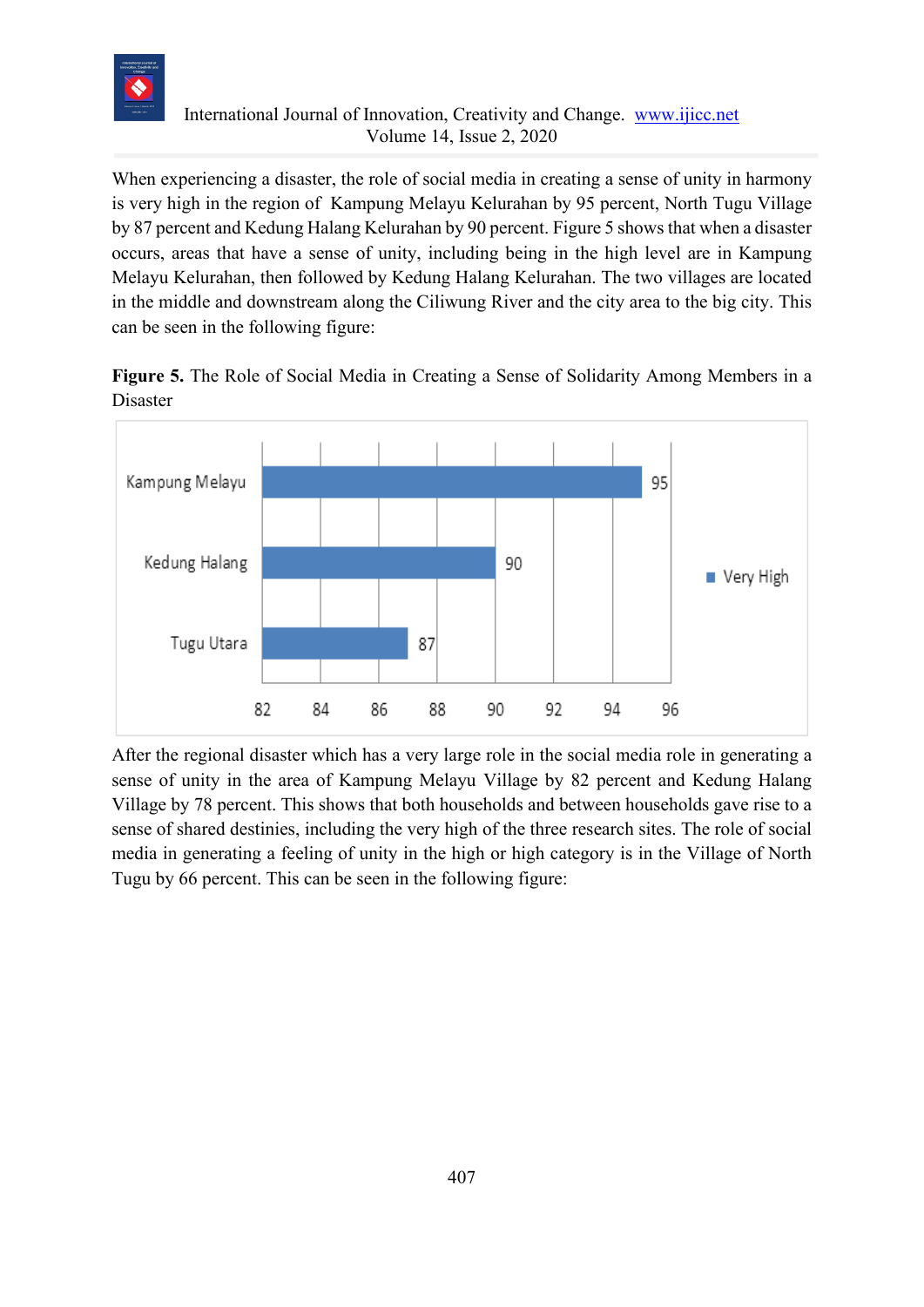



**Figure 6.** The Role of Social Media in Building a Sense of Cohesion

Solidarity between households and between households on the banks of the Ciliwung River gave rise to the habit of cooperating with other parties and actions taken for change. The form of cooperation that is built up joins the community in the context of preserving the environment and utilising waste into useful or useful goods. Collective awareness shows a high level of solidarity between households and between households that are homogeneous and heterogeneous sentiments.

Households and between households that live on the Ciliwung Riverbank have a high level of concern in disseminating information as a form to help each other. Collective awareness of the three research sites provides information about the events they experienced. Solidarity between households and between households that live on the banks of the Ciliwung River is characterised by a high level of solidarity. Social capital that is built with solidarity has shaped the value of willingness to help, including high, sensitivity among fellow disaster victims, including high, having an obligation to help, carry out activities for the common interest, have the value of togetherness, getting to know each other, mutual understanding, mutual sympathy and empathy, mutual dependency and have a collective awareness that is not only within the household but outside the household.

## *Forming Behavior and Achieving Common Goals*

The findings revealed that the pattern of relationships within households as well as within households is reinforced by shared activity and efforts to improve social networks, reciprocal confidence, and social ties among victims of disasters. Such activities and acts are practiced as adhesives and reinforcements to promote a sense of concern, solidarity, and social help. A feeling of love is expressed by supporting each other, in the family as well as within households. Collaboration is often formed by practices such as mutual cooperation, the cleaning of houses together, the planting of trees, and the practice of disposing of trash in its position. Social assistance is offered by loans granted to fellow catastrophe papers in the groups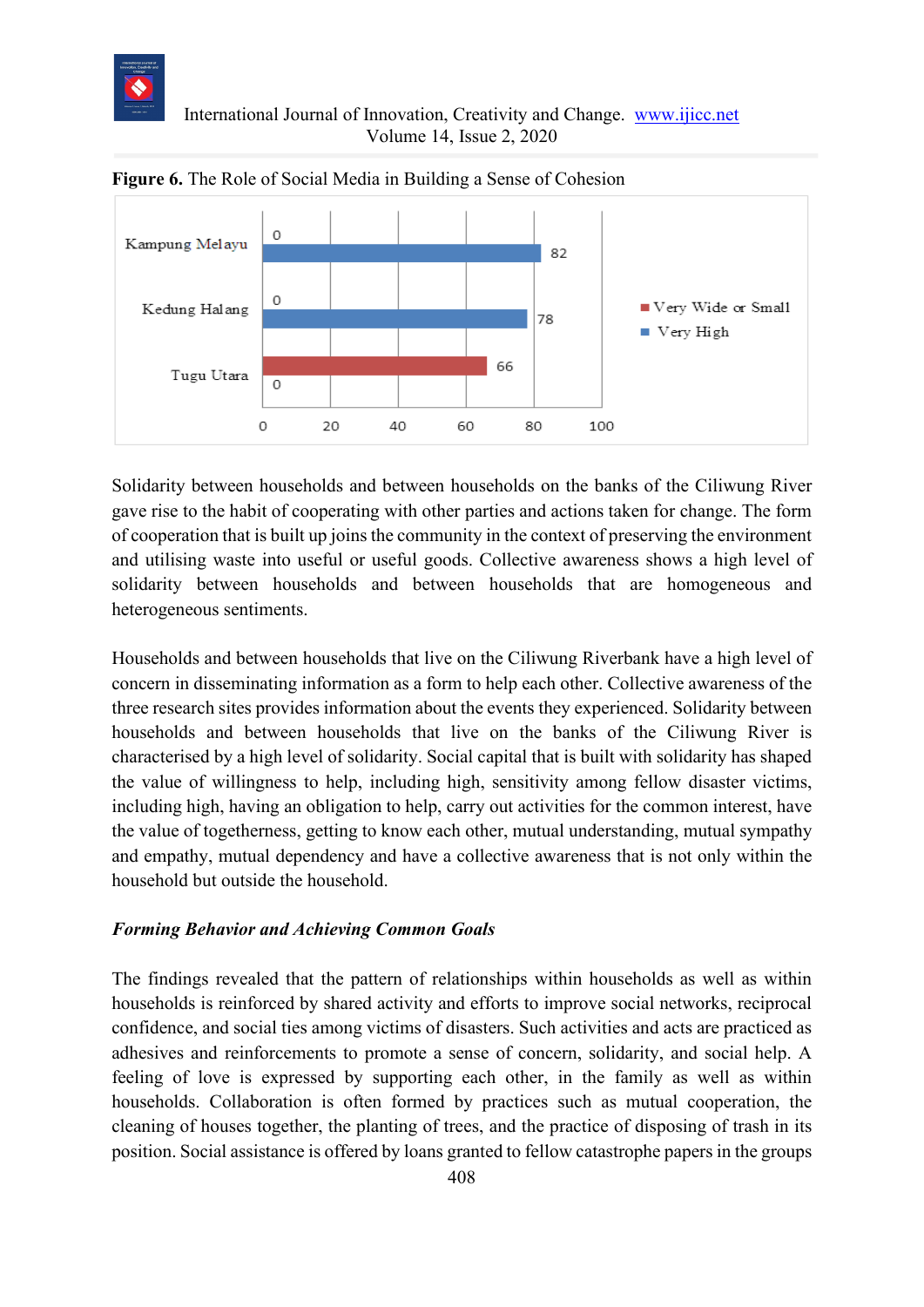

before, after, and after the catastrophe. Such activities and acts contribute to concerted action inside and amongst households.

The results show that joint behavior and actions emphasise the pattern of relationships within households as well as between households to strengthen social networks, mutual trust, and social relations among disaster victims. These behaviors and actions are carried out as adhesives and reinforcement to foster a sense of caring, cooperation, and social support. A sense of caring is manifested by helping one another, both in the household and between households. Collaboration is also established by carrying out activities such as mutual cooperation, cleaning houses together, planting trees, and making it a habit to dispose of garbage in its place. Social support is carried out by providing loans to fellow disaster papers in the categories before, during, and after the disaster. These behaviors and actions result in collective action both within households and between households.

Before the disaster, the dependency to cooperate with outside parties and household action was high. The area that gave rise to always working together was the Kampung Melayu Kelurahan, then followed by the Kedung Halang Kelurahan. The percentage that stated that they collaborated with outsiders and joint actions was 100 percent in Kampung Melayu Kelurahan, 79 percent in Kedung Halang Village, and 64 percent in North Tugu Village. This shows that both households and between households in Kedung Halang and Kampung Melayu Kelurahan worked together with outsiders and the actions of households were very high in shaping the attitudes and attaining shared goals. Whereas Desa Tugu Utara is categorised as high to shape behavior and achieve common goals in terms of collaborating with outsiders and household actions. The dependence of the two research sites, namely Kedung Halang and Kelurahan Kampung Melayu, towards external cooperation and action in the household category is very high, compared to North Tugu Village. This can be seen in the following figure:



**Figure 7.** The Reliance on Cooperation With Other Parties and Household Behavior Prior to the Catastrophe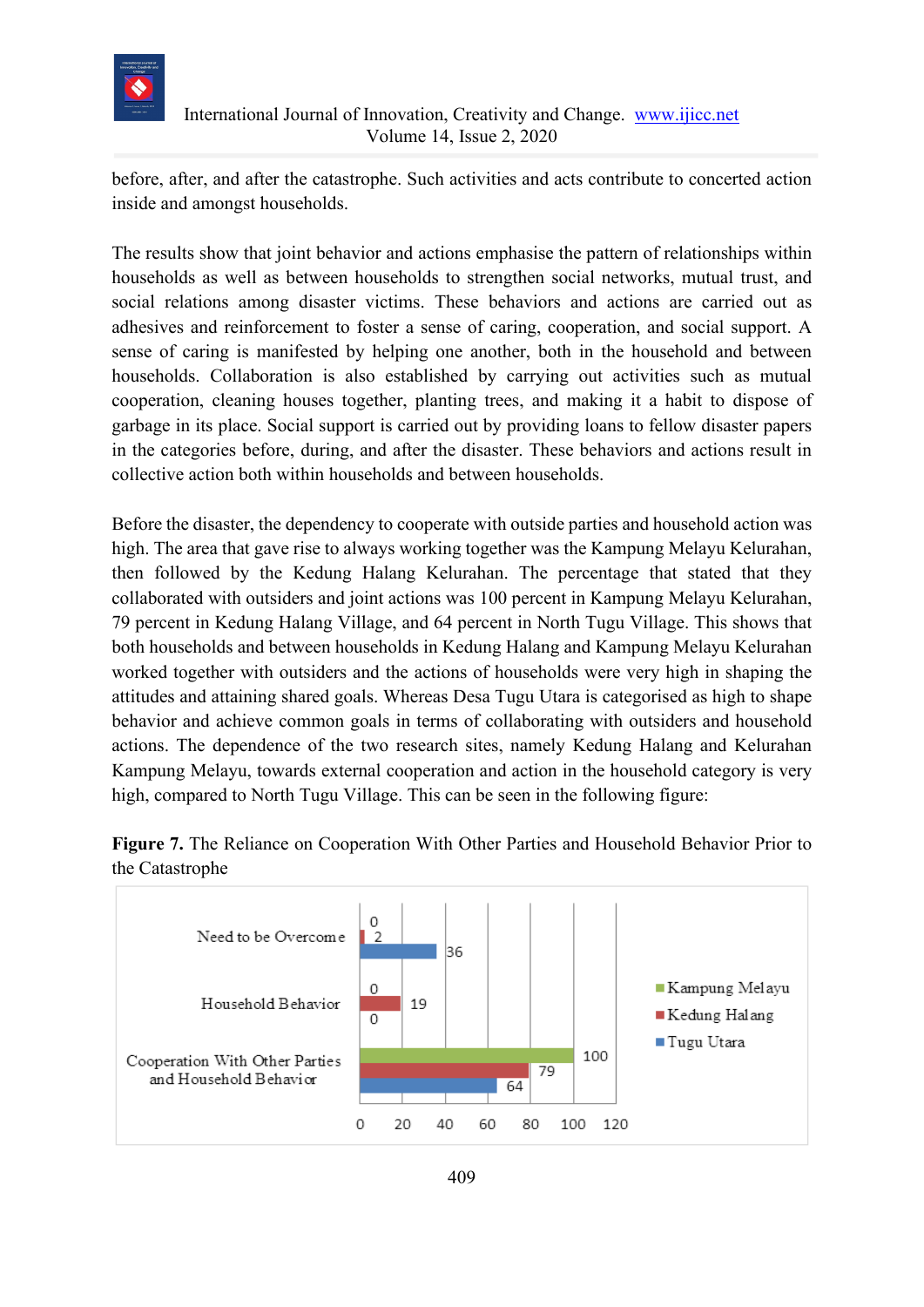

The findings in the field show that when the disaster cooperated with outsiders and household actions, Kampung Melayu Kelurahan was high by 100 percent, Kedung Halang Kelurahan by 84 percent and North Tugu Village by 76 percent. Behavior and achievement of shared goals are also seen in household actions. A high percentage is in the area of North Tugu Village by 24 percent and Kedung Halang Village by 16 percent. This illustrates that the Kampung Melayu Kelurahan and Kedung Halang Kelurahan depend on information and assistance that are very high because their area is very high affected by disasters. North Tugu Village is a very high category, but the percentage is below Kedung Halang and Kampung Melayu. This can be seen in the following figure:





After a disaster, actions to collaborate with outsiders and actions in the household indicate that it is important to take action in achieving attitudes and achieving shared goals. After a disaster, households as well as between households take action as before, such as earning a living, cleaning the yard, and following government and non-government activities. The area that was considered important explained that in cooperation with outside parties and household actions was the Kampung Melayu Kelurahan, then followed by the Kedung Halang Kelurahan. Collaborating with outsiders and household actions including very high in Kampung Melayu Kelurahan by 100 percent, Kedung Halang Kelurahan by 79 percent, and Desa Tugu Utara in the high category by 66 percent. This supports that the two research sites are highly dependent on outsiders. This can be seen in the following figure: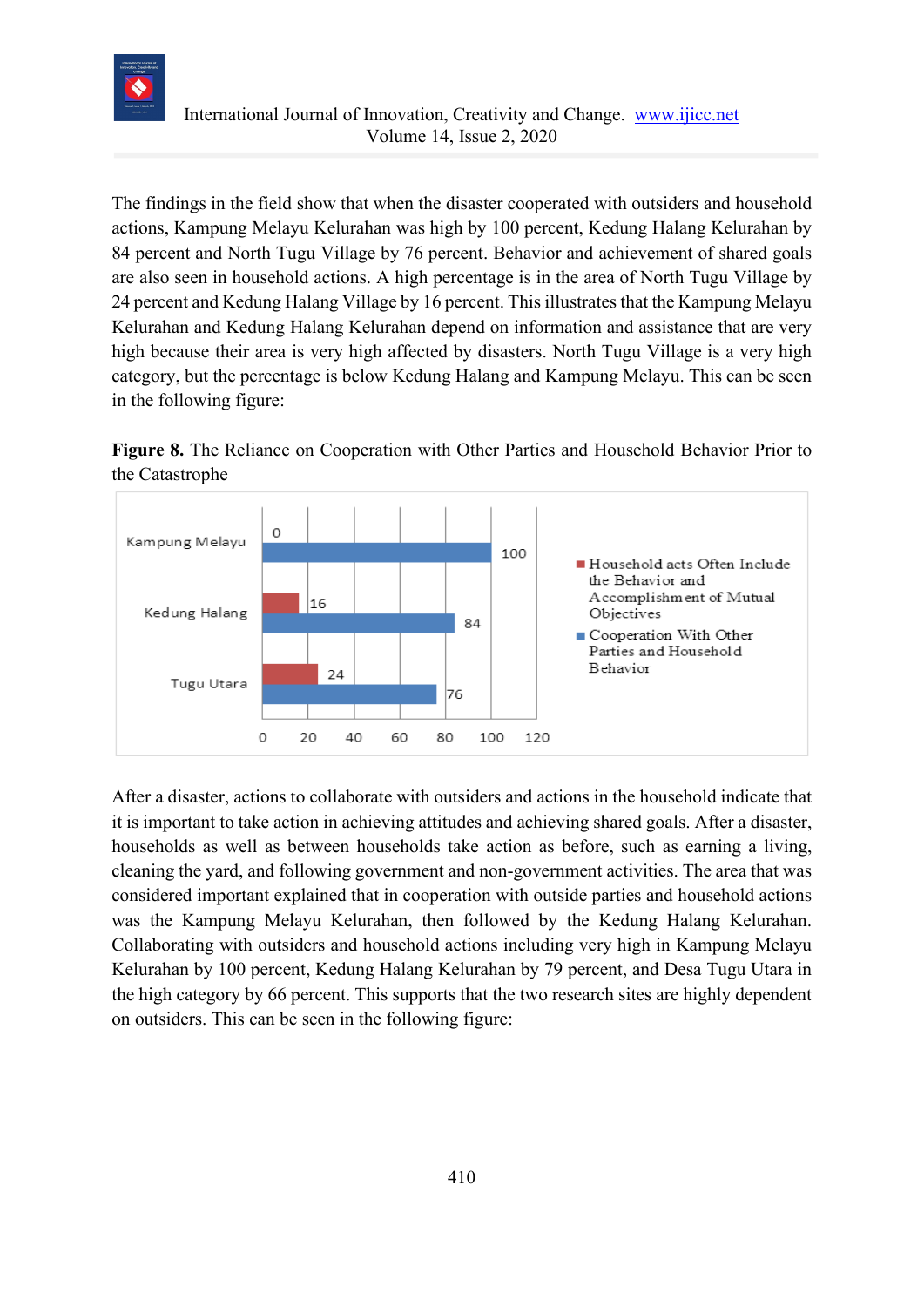

**Figure 9.** The Reliance on Cooperation with Other Parties and Household Behavior Prior to the Catastrophe



Strengthening information, increasing social capital, shows the consolidation of households or between households affected by disasters through social media groups. Household or interhousehold activities make it easy to coordinate especially complaints faced by households before disasters, during disasters, and after disasters. Social media groups are able to move households to take action together and raise awareness in the affected areas. Being with a group on social media makes it easy to get information quickly and accurately or can be trusted. Behavior and achievement of shared goals as movements or actions to consolidate in the disaster area. Households and between households take action as social networks, social relations, and social trust. Social media groups have emerged to work together in disaster management and develop social relations that strengthen mutual disaster risk reduction, rescue, and recovery. Providing information through social media, making public kitchens, guiding neighbors to evacuations, helping to move goods, lending to one another, and forming groups as social networks, trust, and social relationships in shaping behavior and achieving common goals. Behavior and achievement of shared goals can be integrated with through social media. Households and between households have mutual assistance and build relationships. A sense of help is realised by providing loans to households in need of family needs. Expanding the network as a form of behavior and achievement of common goals, households join groups formed by households or between households, communities, and government. Behavior and the achievement of shared goals as an element to build social relations within family members and other family members.

#### **Conclusion**

The use of social media as a social networking site can strengthen social capital in disaster areas. When coping with crises, social media has been a tool of faith, social networking, and international interaction. Social media has become an instrument of trust, social networking,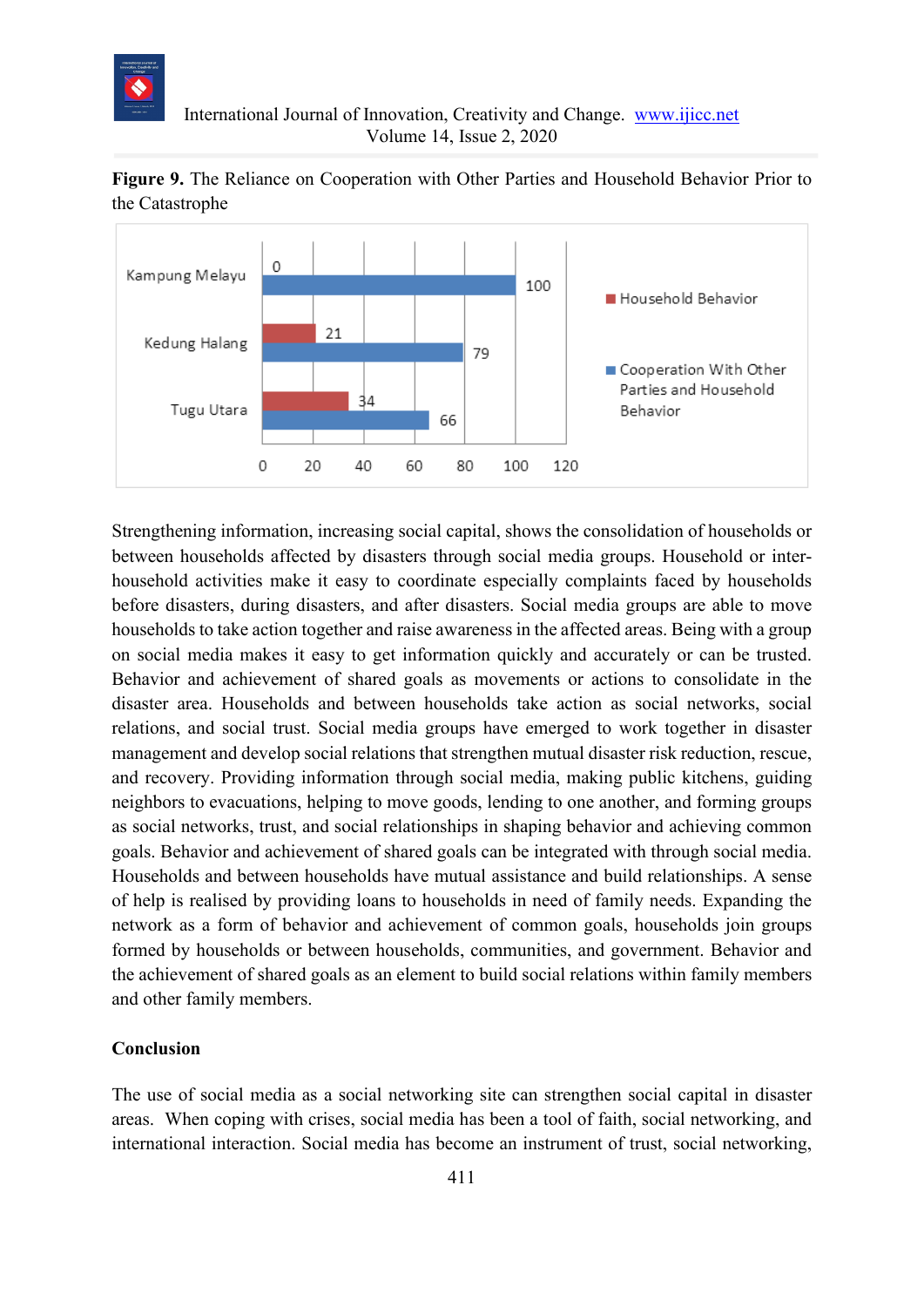

and social relations in dealing with disasters. Social media play a role in social behavior and actions as well as social networks. Social networks are able to tie and connect without space and time restrictions. The power of social media embodies the values of cooperation, mutual assistance with a spirit of mutual cooperation, care, trust, and sensitivity to disasters. Social media is used as a material for discussion and information about before, during, and after a disaster. The use of social media builds values of solidarity that have a sense of common sense and an attitude of help and togetherness, awareness, and dependence in obtaining information along the Ciliwung Riverbanks. Solidarity is not only built at the household level but at the outside household level. Social media shapes behavior and achieves common goals by doing joint activities, thereby reducing disaster risks, collaborating with outside parties, and household actions. The form of joint activities carried out is to build higher household foundations, elevate household equipment, clean gutters, and plant trees. A sense of support is felt by loans to households and through forming communities to extend the network. Conduct and accomplishment of common objectives as an item for establishing social ties between family members and other members of the society. A sense of help is realised by lending to households and expanding the network by joining groups. Behavior and the achievement of shared goals as an element to build social relations within family members and other family members. The government must construct public wifi at the village or district level and improve disaster response districts or disaster response villages and risk management platforms at the village level.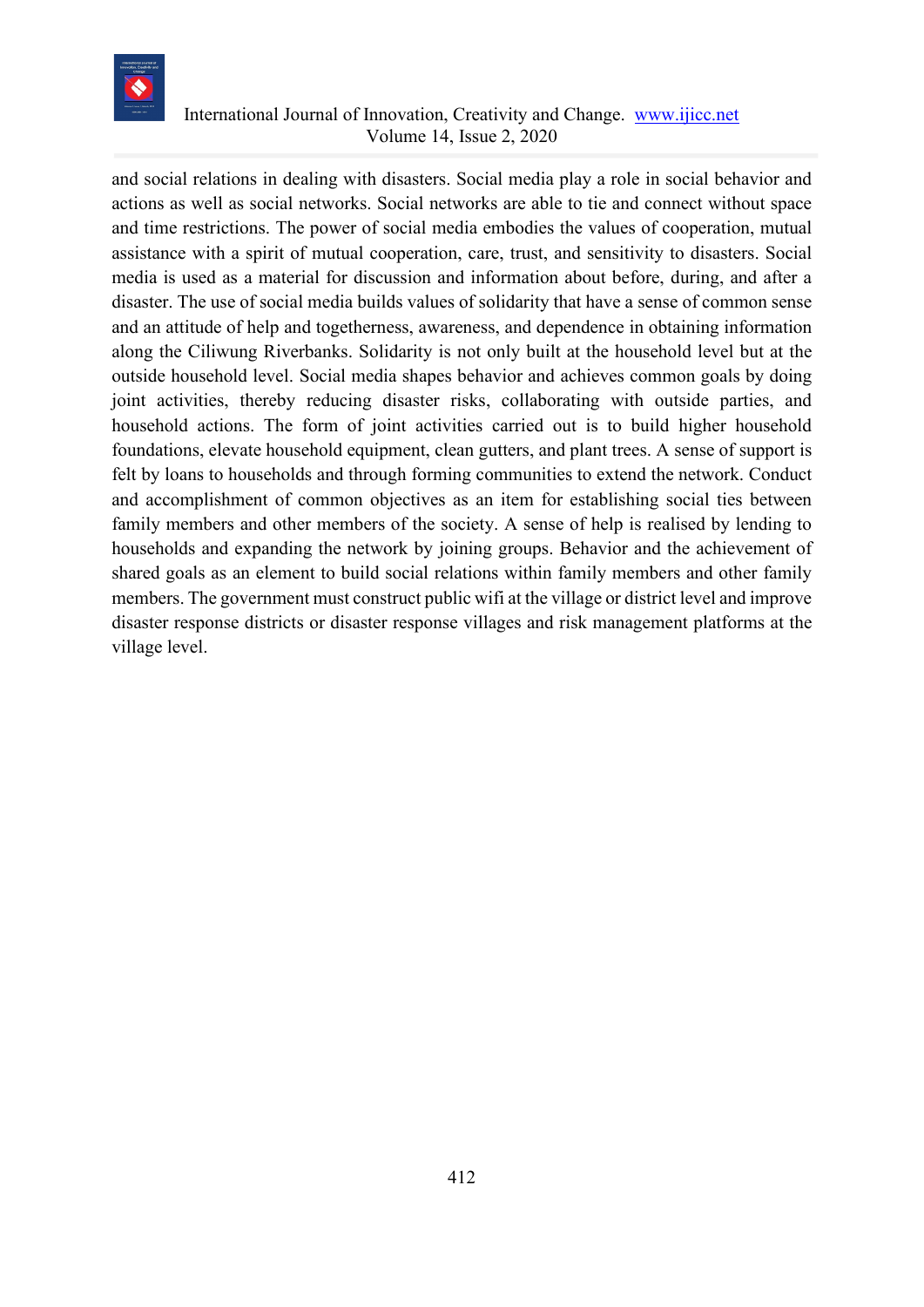

#### **REFERENCES**

- Ali, M., Azab, N., Sorour, M. K., & Dora, M. (2019). Integration v. polarisation among social media users: Perspectives through social capital theory on the recent Egyptian political landscape. Technological Forecasting and Social Change, 145, 461-473.
- Alviani, S.R. and Chazisah, G. (2018). Analisis media sosial sebagai pembentuk konflik sosial di masyarakat. Pp. 221–41 in Proceeding Open Society Conference.
- Azisan H. (2016). pengaruh kepercayaan diri terhadap ketergantungan media sosial pada siswa di smk negeri 1 bantul the influence of self-confidence in social media dependence on students at smk negeri 1 bantul. Jurnal Bimbingan Dan Konseling 6(5):1–10.
- Badan, P S. (2018b). Jatinegara dalam angka. Badan pusat statistik kota administrasi Jakarta Timu
- Badan, P. S. (2018a). Jakarta Timur Dalam Angka. Badan Pusat Statistik Kota Administrasi Jakarta Timur.
- Badan, P. S. (2018c). Kabupaten bogor dalam angka. Badan pusat statistik kota administrasi Kabupaten Bogor.
- Badan, P. S. (2018d). Kecamatan *Bogor Utara Dalam Angka. Badan Pusat Statistik Kota Administrasi Kota Bogo*r.
- Badan, P. S. (2018e). Kecamatan cisarua dalam angka. Badan Pusat Statistik Kota Administrasi Kabupaten Bogor.
- Badan, P. S. (2018f). Kota bogor dalam angka. badan pusat statistik kota Administrasi Kota Bogor.
- Badan, P. S. (2018g). Provinsi DKI Jakarta dalam angka. badan pusat statistik Kota Administrasi Provinsi DKI Jakarta.
- Badan, P. S. (2018h). provinsi jawa barat dalam angka. Badan Pusat Statistik Kota Administrasi Provinsi Jawa Barat.
- Balai Besar Wilayah Sungai Serayu Opak. (2008). Revitalisasi Sungai Code Dan Anak Sungainya Provinsi DIY. Laporan Akhir Penelitian. Yogjakarta.
- Burke P. (2000). Sejarah sosial media. Jakarta: Yayasan Obor Indonesia.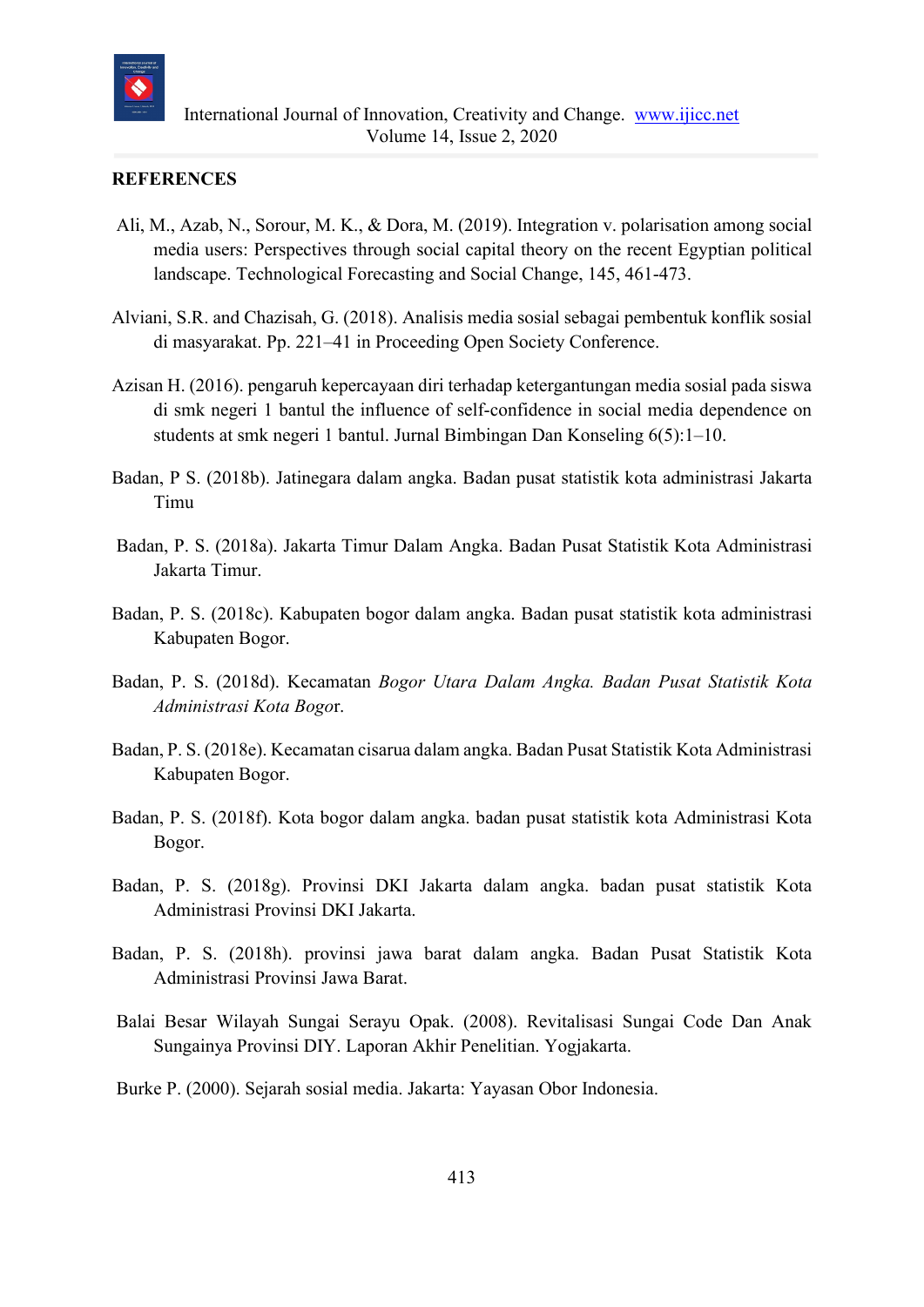

- Burt R. (2000). The network structure of social capital in R.I. Sutton B.M Staw (Edt) Research in Organisational Behavior. Greenwich: Jai Press.
- Cahyono, A. S. (2016). Pengaruh media sosial terhadap perubahan sosial masyarakat di Indonesia. Jurnal Publiciana, 9(1), 140-157.
- Cahyono, B. (2014). Peran modal sosial dalam peningkatan kesejahteraan masyarakat Petani Tembakau Di Kabupaten Wonosobo. EKOBIS 15(1):1–16.
- Chow, W. S, L. S.dan Chan. (2008). Jaringan sosial, kepercayaan sosial dan tujuan-tujuan bersama dalam berbagi pengetahuan organisasi. Informasi Manajemen, 45(7):458–65.
- Dharmawan, AH., Agustina, M. dan Purnamo, (2006). Strategi nafkah dan kegagalan investasi 'modal sosial bentukan: pelajaran dari model pengelolaan hutan bersama masyarakat di kabupaten kuningan. Bogor (ID): Institut Pertanian Bogor.
- Donohue, G A, P. J. Tichenor, C. N. dan Olien. (1973). Mass media functions, knowledge and social control. Journalism & Mass Communication Quarterly, 50(4):652–59.
- Dudwick, N., Kathleen, K., Veronica, N. J. dan Michael, W. (2006). Analyzing social capital in context: A guide to using qualitative methods and data. The International Bank for Reconstruction and Development/The World Bank.
- Durkheim, E. (1893). The division of labour in society. New York: Free Pers.
- Ellison N. B, Steinfield, C.dan Lampe. (2007). The benefits of facebook '"friends:" Social capital and college students' use of online social network sites. Journal of Computer-Mediated Communication, 12(4):1143–68.
- Fathy Rusydan. 2019. Modal Sosial: Konsep, inklusivitas dan pemberdayaan masyarakat. Jurnal Pemikiran Sosiologi, 6(1):1–17.
- Fukuyama, C. (2002). The great disruption, hakekat manusia dan rekostruksi tatanan sosial. Yogyakarta (ID): Qalam.
- Fukuyama. (1995). Trus: The social virtues and teh creation of prosperity. New York: Free Pers.
- Gill, D. A., J. S. Picou, L. A.dan Ritchie. (2012). The exxon valdez and bp oil spills: a comparison of initial social and psychological impacts. American Behavioral Scientist 56(1):3–32.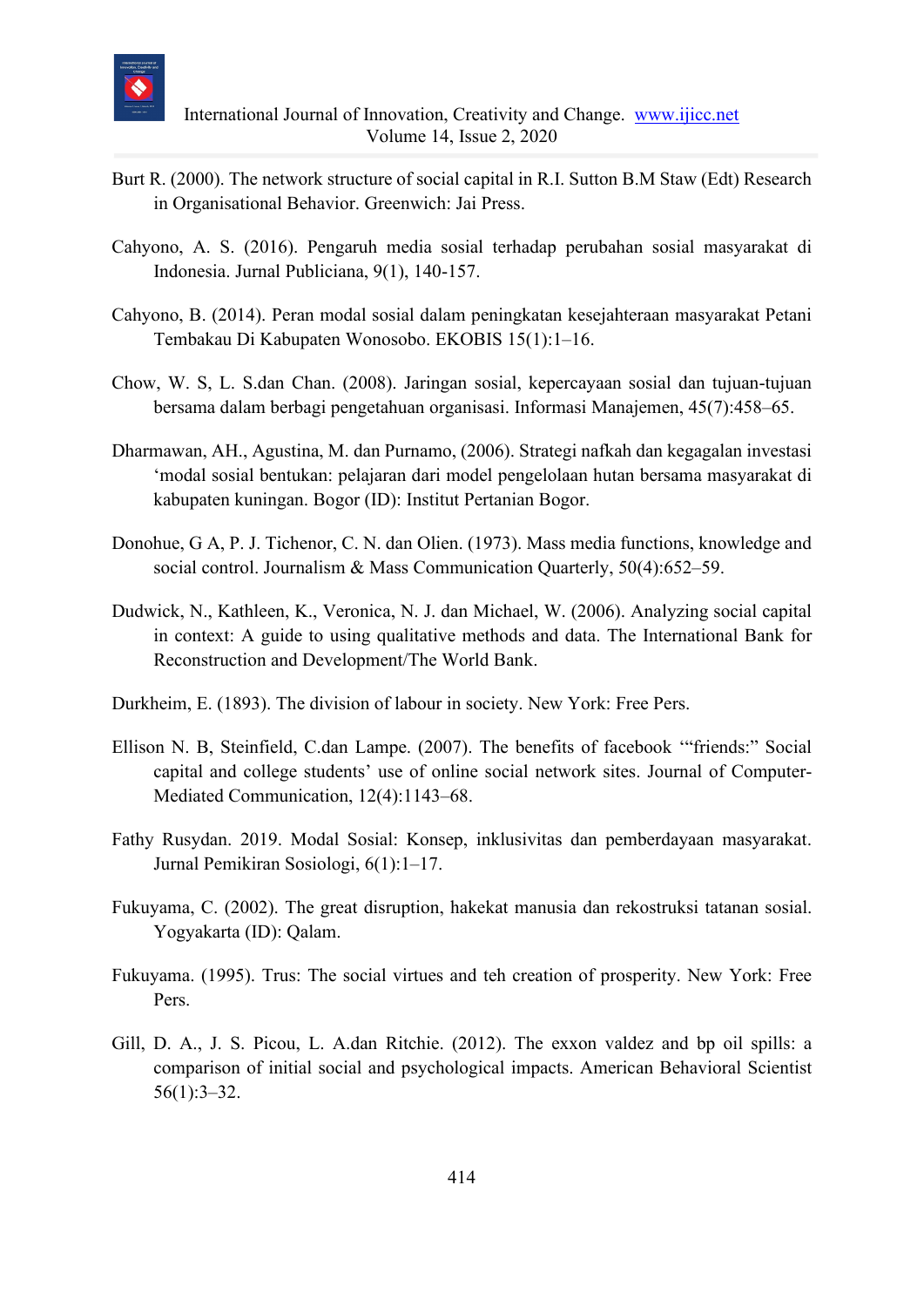

- Grootaert C. (1998). Social Capital: The missing link. Working Paper. Washington: The World Bank.
- Grootaert C. (1999). Social capital, household welfare and poverty in Indonesia. Social development department. The World Bank.
- Irwan, Lala M. Kolopaking, Pudji Muljono dan Yonvitner. (2019). Strengthening the solidarity through social media networks in communities at the ciliwung riverbank. Komunitas: International Journal Of Indonesia Society and Culture, 11(2):188–94.
- Jin, C.H. (2013). The Perspective of a Revised Tram on Social Capital Building: The Case of Facebook Usage. Information & Management, 50(4):162–68.
- Keane, M. dan Robert, M. (1998). A structural model of multiple welfare program participation and labor supply. International Economic Review, 39(3):53–89.
- Lasinta, M. (2017). Pola komunikasi komunitas dalam membangun perilaku ramah lingkungan Di Bantaran Sungai Ciliwung Kota Bogor." IPB University.
- Lesser, E. (2000). Knowledge and social capital: Foundation and application. Boston: Butterworth- Heinemann.
- Lin, N. (2009). Social kapital and research. New York: Aldine De Gruyter.
- Matthews, P. (2015). Social media, community development and social capital. Community Development Journal 51(3):1–17.
- Mayfield, A. (2008). What is social media? Amerika Serikat (US): iCrossingebook.
- McIntyre, K. (2014). The evolution of social media from 1969 to 2013: A Change in Competition and a Trend Toward Complementary, Niche Sites. Journal of Social Media in Society, 3(2):5–25.
- Miles, B. Matthew, A. and Michael, H. (1992). Analisis data kualitatif: buku sumber tentang metode-metode baru. Jakarta: UI-Press.
- Moser, C. O. N. (1998). The asset vulnerability framework: Reassessing urban poverty reduction strategies. World Development, 26(1):1–19.
- Muhamad, R.A. Tachya, B S dan Yusar. (2017). Modal sosial dalam penanggulangan bencana banjir (kasus di kabupaten bandung, jawa barat). Jurnal Pemikiran Dan Penelitian Sosiologi, 1(2):101–14.